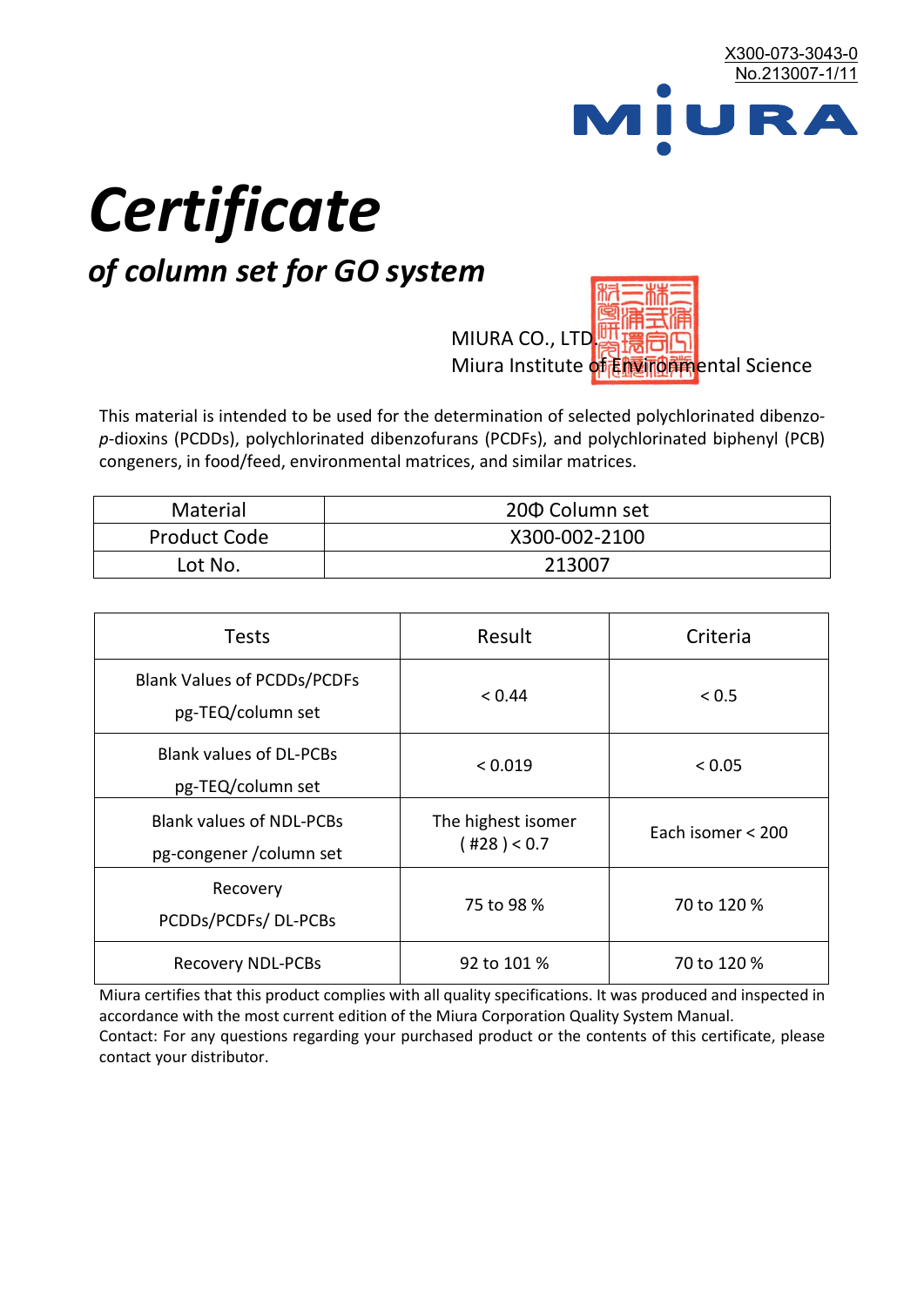### **DESCRIPTIONS**

**Lot Number:** The number mentioned on the labels on the column bag is the lot production number.

**Blank Level Values:** Blank level values, expressed as mass fractions (pg-TEQ per a column set), for selected PCB congeners, PCDD, and PCDF congeners are provided in Table 2. Blank level values are a reference value for which MIURA has the highest confidence in its accuracy, in that all known or suspected sources of bias have been investigated or taken into account (JIS K0311 or JIS K0312).

**Recovery Values (Sample):** Recovery values, expressed as percentages, are provided in Table 3 for selected mass labeled-PCB congeners, and selected mass labeled PCDD and PCDF congeners, based on selected mass labeled recovery standards added before GC-MS measurement. Recovery values meet EU regulations; however, the values meet the MIURA criteria for this certification, which are stricter than what is required by EU regulations.

#### **NOTICE AND WARNING TO USERS**

THE GO SYSTEM COLUMN SET IS INTENDED FOR DIOXIN ANALYTICAL USE ONLY, INCLUDING HAZARDOUS MATERIALS. BEFORE USE, READ THE SDS CAREFULLY; HANDLE PRODUCT AS A HAZARDOUS MATERIAL CAPABLE OF SKIN CORROSION AND/OR EYE DAMAGE.

#### **INSTRUCTIONS FOR STABILITY, STORAGE, AND USE**

**Stability and Storage:** The column set should be stored at room temperatures below 25 °C until use. It should not be frozen or exposed to sunlight or ultraviolet radiation. After removing from the bags, the contents should be used immediately, especially, because the concentration column (lower) "Alumina" can be deactivated under high-humidity. Storing of the removed column set is not recommended.

**Use:** If storing in a cold room or refrigerator, bring them to room temperature (let stand for approximately 30 min), remove water condensed on the surface of the bags. Carefully remove the bags to avoid damage of the column. Use the same lot number with one column set. For more information of column set refer to the operation manual.

#### **ANALYTICAL METHODS USED AT MIURA**

For preparation of blank test, several column sets chosen at random per lot production were allowed to reach ambient temperature; two types of the purification columns (upper: silver nitrate silica gel, and lower: sulfuric acid silica gel) were assembled, and 10 mL of n-hexane was added to wet the top of the column with the designated column cap and disposable syringe. Then, a known amount of internal standard solution (containing selected labeled PCB, PCDDs, and PCDFs congeners; as shown in Table 1) dissolved in 6 mL of n-hexane was added to the top of the column with disposable syringe, and the syringe was washed with 2 x 2 mL of n-hexane; the n-hexane was injected into the column again. Then, the purification columns assembled with the concentration columns (upper) and (lower) were set to the each system unit immediately. After two fractions (dioxin and PCB fractions) were obtained from each system unit, a known amount of the recovery standard solution was added to each concentration vessel. Finally, both fractions were concentrated using an evaporation system under nitrogen to 0.01 mL.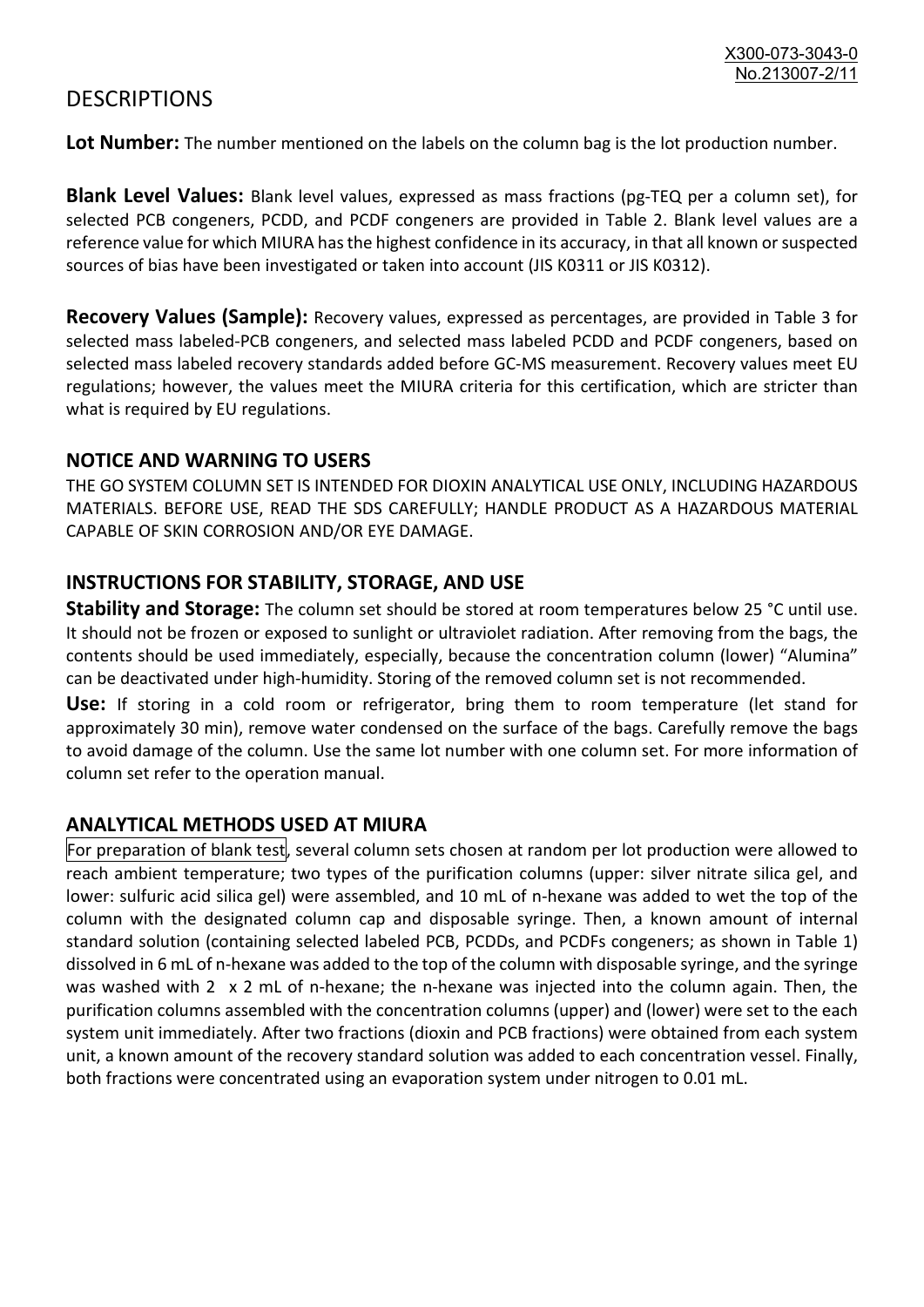X300-073-3043-0 No. 213007-3/

| Compounds                   | Standard                      | Maker Code     | Maker                           | <b>Diluted</b><br>Concentration |
|-----------------------------|-------------------------------|----------------|---------------------------------|---------------------------------|
| PCDDs and PCDFs,<br>DL-PCBs | Internal Standard             | DF-SS-A        |                                 | $10$ ng/mL<br>in decane         |
|                             | <b>Internal Standard</b>      | DFP-LCS-B      |                                 |                                 |
|                             | Recovery (Surrogate) Standard | DF-IS-J        | Wellington<br>Laboratories Inc. |                                 |
| <b>NDL-PCBs</b>             | Internal Standard             | <b>MBP-28</b>  |                                 |                                 |
|                             |                               | <b>MBP-52</b>  |                                 |                                 |
|                             |                               | MBP-101        |                                 |                                 |
|                             |                               | <b>MBP-138</b> |                                 |                                 |
|                             |                               | MBP-153        |                                 |                                 |
|                             | Recovery (Surrogate) Standard | <b>MBP-19</b>  |                                 |                                 |
|                             |                               | <b>MBP-70</b>  |                                 |                                 |
|                             |                               | MBP-111        |                                 |                                 |
|                             |                               | MBP-162        |                                 |                                 |
|                             |                               | <b>MBP-178</b> |                                 |                                 |

Table 1. Standard solutions used for recovery tests.

The concentrated dioxin fraction was analyzed using gas chromatography / high resolution mass spectrometry (GC/HRMS) operated in electron impact (EI) mode. A 0.25 mm ID × 60 m fused silica capillary (BPX-DXN, TRAJAN) was used. The concentrated PCB fraction was analyzed using GC/HRMS operated in EI mode. A 0.25 mm ID × 60 m fused silica capillary (HT8-PCB, TRAJAN) was used. All injections were 2 μL using a splitless inlet. The results, blank level values, are provided in Table 2. The chromatograms of each compounds are shown at page 6 and after. Furthermore, the dioxin and PCB fractions were analyzed using gas chromatography / low resolution mass spectrometry operated in total ion scan (m/z 50 to 500) mode, to confirm if interferences may affect determination of target compounds by GC/HRMS are included in the fractions, the chromatograms are not shown here.

For the recovery test (sample), The sunflower seed oil from Helianthus annuus (S5007-1L, Sigma Aldrich) was dissolved in 2 mL of n-hexane. A known amount of the internal standard solution was added to the flask, mixed, and allowed to equilibrate. First, several column sets chosen at random per lot production were allowed to reach ambient temperature; the purification columns (upper) and (lower) were assembled. 10 mL of n-hexane was added to wet the top of the column with the designated column cap and disposable syringe. Then, the sample with the internal standard was injected into the top of the column with the disposable syringe, and the syringe was washed with 2 x 2 mL of n-hexane; the n-hexane was injected into the column again. The purification column was assembled with the concentration column (upper) and (lower), and set to the each system unit immediately. After obtaining two fractions from the system unit, the dioxin and PCB fractions were concentrated using an evaporation system under nitrogen to approximately 0.01 mL. After the addition of a known amount of recovery standard solution, the both fractions were concentrated to 0.02 mL; then dioxin and PCB in each fractions were analyzed using GC/HRMS as mentioned above test. The inspection results is displayed in Table 3.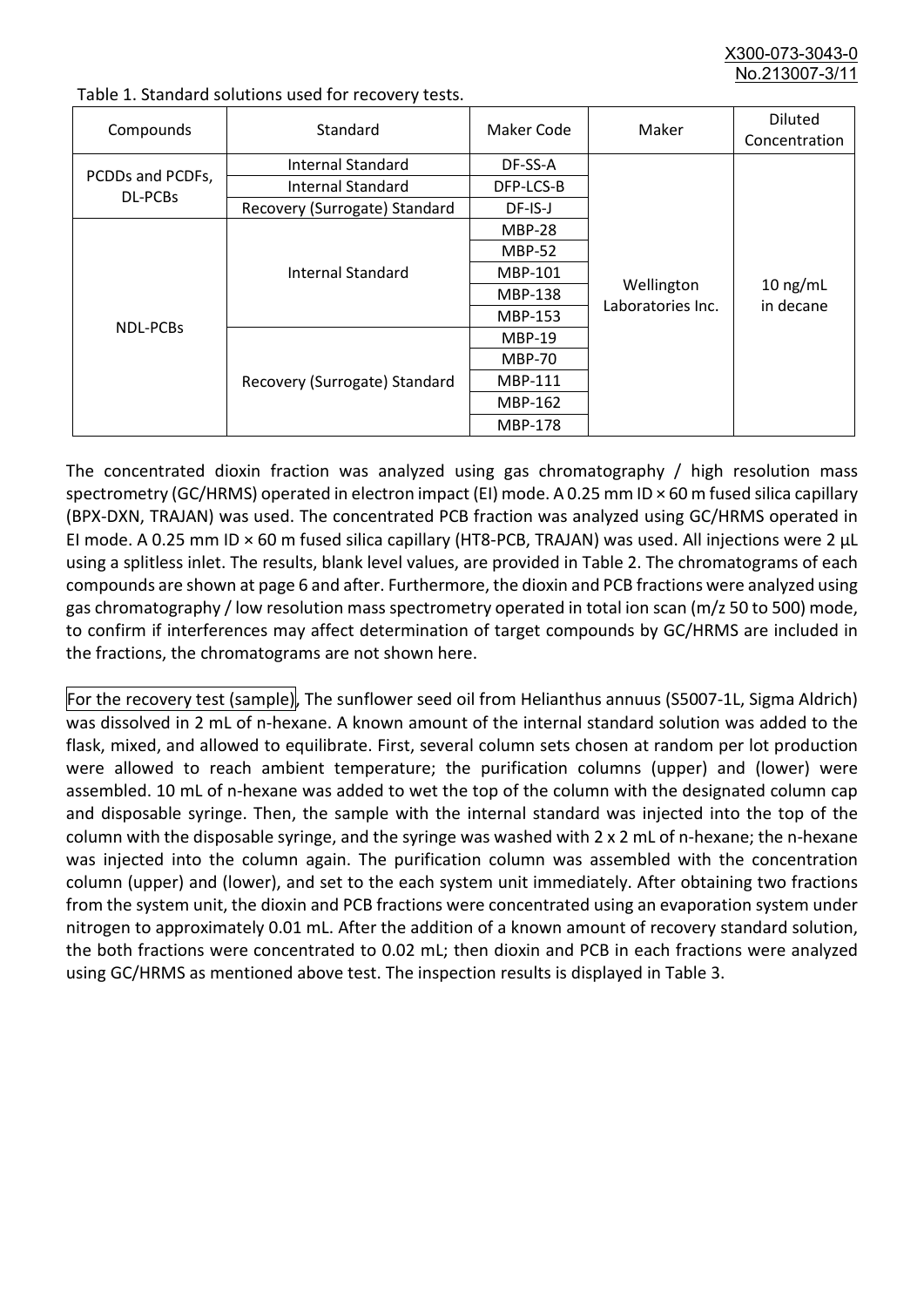X300-073-3043-0 No.213007-4/11

|  | Table 2 Blank levels of dioxins (PCDDs/PCDFs and DL-PCBs) and NDL-PCBs per column set. |
|--|----------------------------------------------------------------------------------------|
|--|----------------------------------------------------------------------------------------|

| abic 2 Diarik icveis of dioxins (I CDD3/TCDTs and DET CD3/ and NDET CD3 pcr column sett.<br>Congener | Concentration | <b>LOQ</b> | <b>LOD</b> | $S/N=3$   | TEQ*      |
|------------------------------------------------------------------------------------------------------|---------------|------------|------------|-----------|-----------|
|                                                                                                      | pg/column     | pg/column  | pg/column  | pg/column | pg/column |
| 2,3,7,8-TeCDD                                                                                        | <b>ND</b>     | 0.29       | 0.09       | 0.06      | 0.09      |
| 1,2,3,7,8-PeCDD                                                                                      | <b>ND</b>     | 0.30       | 0.09       | 0.05      | 0.09      |
| 1,2,3,4,7,8-HxCDD                                                                                    | <b>ND</b>     | 0.8        | 0.2        | 0.2       | 0.02      |
| 1,2,3,6,7,8-HxCDD                                                                                    | <b>ND</b>     | 0.7        | 0.2        | 0.2       | 0.02      |
| 1,2,3,7,8,9-HxCDD                                                                                    | <b>ND</b>     | 0.8        | 0.2        | 0.2       | 0.02      |
| 1,2,3,4,6,7,8-HpCDD                                                                                  | <b>ND</b>     | 1.3        | 0.4        | 0.05      | 0.004     |
| <b>OCDD</b>                                                                                          | <b>ND</b>     | 1.9        | 0.6        | 0.1       | 0.00018   |
| 2,3,7,8-TeCDF                                                                                        | <b>ND</b>     | 0.9        | 0.3        | 0.06      | 0.03      |
| 1,2,3,7,8-PeCDF                                                                                      | <b>ND</b>     | 0.8        | 0.2        | 0.06      | 0.006     |
| 2,3,4,7,8-PeCDF                                                                                      | <b>ND</b>     | 0.5        | 0.2        | 0.05      | 0.06      |
| 1,2,3,4,7,8-HxCDF                                                                                    | <b>ND</b>     | 0.6        | 0.2        | 0.07      | 0.02      |
| 1,2,3,6,7,8-HxCDF                                                                                    | <b>ND</b>     | 0.9        | 0.3        | 0.07      | 0.03      |
| 1,2,3,7,8,9-HxCDF                                                                                    | <b>ND</b>     | 0.6        | 0.2        | 0.08      | 0.02      |
| 2,3,4,6,7,8-HxCDF                                                                                    | <b>ND</b>     | 0.6        | 0.2        | 0.07      | 0.02      |
| 1,2,3,4,6,7,8-HpCDF                                                                                  | <b>ND</b>     | 1.0        | 0.3        | 0.03      | 0.003     |
| 1,2,3,4,7,8,9-HpCDF                                                                                  | <b>ND</b>     | 1.1        | 0.3        | 0.04      | 0.003     |
| <b>OCDF</b>                                                                                          | <b>ND</b>     | 2.0        | 0.6        | 0.05      | 0.00018   |
| #81 (3,4,4',5-TeCB)                                                                                  | <b>ND</b>     | 0.7        | 0.2        | 0.01      | 0.00006   |
| #77 (3,3',4,4'-TeCB)                                                                                 | <b>ND</b>     | 1.5        | 0.5        | 0.01      | 0.00005   |
| #126 (3,3',4,4',5-PeCB)                                                                              | <b>ND</b>     | 0.4        | 0.1        | 0.03      | 0.01      |
| #169 (3,3',4,4',5,5'-HxCB)                                                                           | <b>ND</b>     | 0.9        | 0.3        | 0.02      | 0.009     |
| #123 (2',3,4,4',5-PeCB)                                                                              | <b>ND</b>     | 0.4        | 0.1        | 0.03      | 0.000003  |
| #118 (2,3',4,4',5-PeCB)                                                                              | <b>ND</b>     | 0.7        | 0.2        | 0.03      | 0.000006  |
| #105 (2,3,3',4,4'-PeCB)                                                                              | <b>ND</b>     | 0.4        | 0.1        | 0.03      | 0.000003  |
| #114 (2,3,4,4',5-PeCB)                                                                               | <b>ND</b>     | 0.6        | 0.2        | 0.02      | 0.000006  |
| #167 (2,3',4,4',5,5'-HxCB)                                                                           | <b>ND</b>     | 0.4        | 0.1        | 0.02      | 0.000003  |
| #156 (2,3,3',4,4',5-HxCB)                                                                            | <b>ND</b>     | 0.5        | 0.1        | 0.02      | 0.000003  |
| #157 (2,3,3',4,4',5'-HxCB)                                                                           | <b>ND</b>     | 0.6        | 0.2        | 0.02      | 0.000006  |
| #189 (2,3,3',4,4',5,5'-HpCB)                                                                         | <b>ND</b>     | 0.4        | 0.1        | 0.02      | 0.000003  |
| #28 (2,4,4'-TrCB)                                                                                    | 0.7           | 0.4        | 0.1        | 0.03      |           |
| #52 (2,2',5,5'-TeCB)                                                                                 | 0.3           | 0.3        | 0.1        | 0.04      |           |
| #101 (2,2',4,5,5'-PeCB)                                                                              | <b>ND</b>     | 0.4        | 0.1        | 0.03      |           |
| #138 (2,2',3,4,4',5'-HxCB)                                                                           | <b>ND</b>     | 0.6        | 0.2        | 0.02      |           |
| #153 (2,2',4,4',5,5'-HxCB)                                                                           | <b>ND</b>     | 1.1        | 0.3        | 0.03      |           |
| #180 (2,2',3,4,4',5,5'-HpCB)                                                                         | <b>ND</b>     | 0.6        | 0.2        | 0.03      |           |

\* TEQ: Toxicity Equivalents (are applied WHO-TEF(2006))

- 1. The figures in the parentheses in the concentration of actual measurement denote the concentration of the LOD or more and less than the LOQ.
- 2. ND in the concentration of actual measurement denotes less than the LOD.
- 3. TEQ are calculated with an actual measurement which is the concentration of the LOQ or more, and an actual measurement which is the concentration of the LOD or more and less than the LOQ, respectively. For values less than the LOD, TEQ are calculated with the LOD.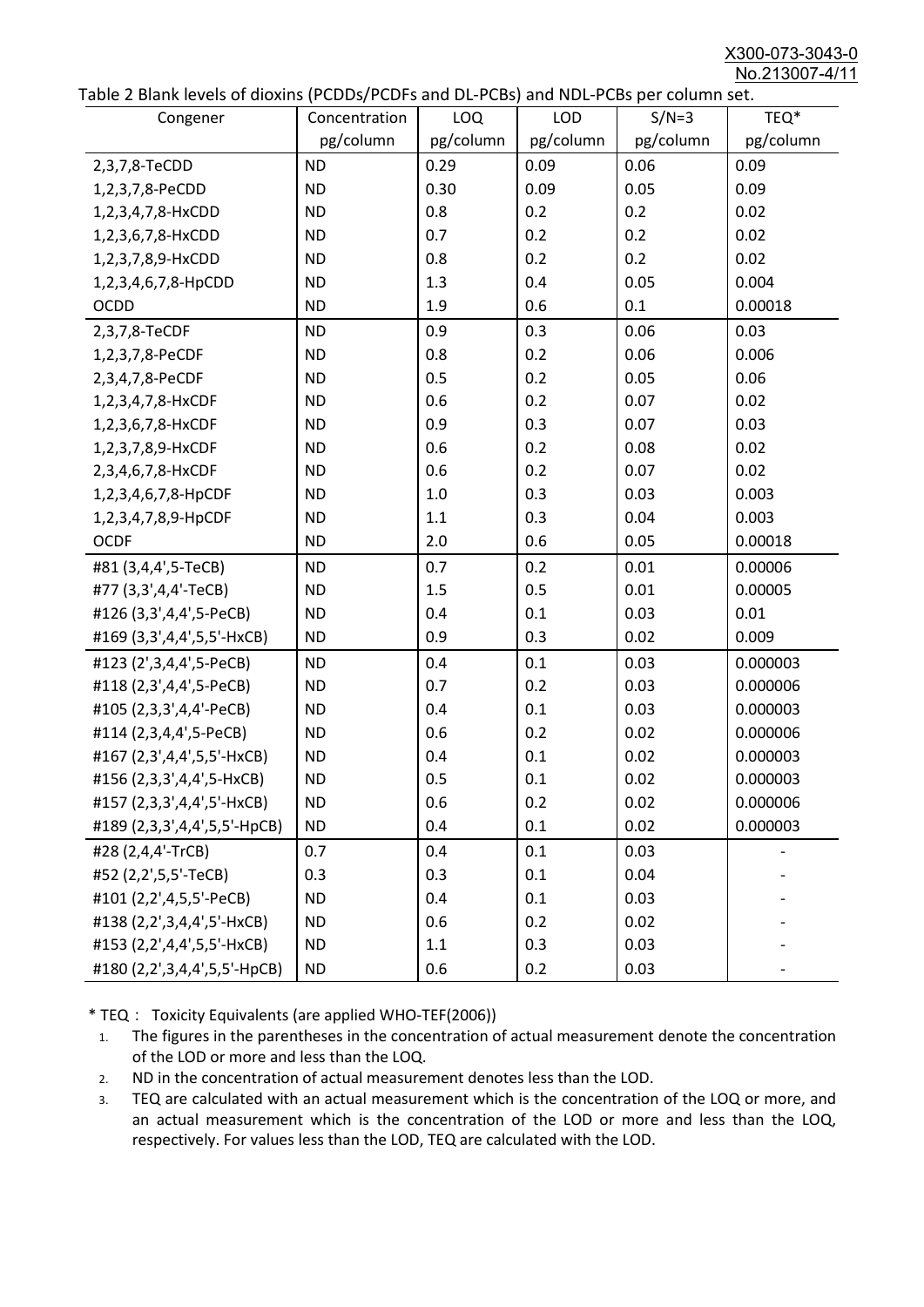| uwic J.<br><b>INCLUSION INTO THE MANUSCRY INTO THE STATISTICS</b><br>Congener | Sample |
|-------------------------------------------------------------------------------|--------|
| 2,3,7,8-TeCDD                                                                 | 75 %   |
| 1,2,3,7,8-PeCDD                                                               | 84 %   |
| 1,2,3,4,7,8-HxCDD                                                             | 83%    |
|                                                                               | 87%    |
| 1,2,3,6,7,8-HxCDD                                                             |        |
| 1,2,3,7,8,9-HxCDD                                                             | 80%    |
| 1,2,3,4,6,7,8-HpCDD                                                           | 83%    |
| OCDD                                                                          | 76 %   |
| 2,3,7,8-TeCDF                                                                 | 77%    |
| 1,2,3,7,8-PeCDF                                                               | 83%    |
| 2,3,4,7,8-PeCDF                                                               | 89%    |
| 1,2,3,4,7,8-HxCDF                                                             | 80%    |
| 1,2,3,6,7,8-HxCDF                                                             | 80%    |
| 1,2,3,7,8,9-HxCDF                                                             | 83%    |
| 2,3,4,6,7,8-HxCDF                                                             | 79%    |
| 1,2,3,4,6,7,8-HpCDF                                                           | 82 %   |
| 1,2,3,4,7,8,9-HpCDF                                                           | 82 %   |
| <b>OCDF</b>                                                                   | 80%    |
| #81 (3,4,4',5-TeCB)                                                           | 80%    |
| #77 (3,3',4,4'-TeCB)                                                          | 78%    |
| #126 (3,3',4,4',5-PeCB)                                                       | 86%    |
| #169 (3,3',4,4',5,5'-HxCB)                                                    | 84 %   |
| #123 (2',3,4,4',5-PeCB)                                                       | 93%    |
| #118 (2,3',4,4',5-PeCB)                                                       | 89%    |
| #105 (2,3,3',4,4'-PeCB)                                                       | 91%    |
| #114 (2,3,4,4',5-PeCB)                                                        | 98%    |
| #167 (2,3',4,4',5,5'-HxCB)                                                    | 89%    |
| #156 (2,3,3',4,4',5-HxCB)                                                     | 90%    |
| #157 (2,3,3',4,4',5'-HxCB)                                                    | 91%    |
| #189 (2,3,3',4,4',5,5'-HpCB)                                                  | 98%    |
| #28 (2,4,4'-TrCB)                                                             | 98%    |
| #52 (2,2',5,5'-TeCB)                                                          | 92%    |
| #101 (2,2',4,5,5'-PeCB)                                                       | 96%    |
| #138 (2,2',3,4,4',5'-HxCB)                                                    | 94%    |
| #153 (2,2',4,4',5,5'-HxCB)                                                    | 94%    |
| #180 (2,2',3,4,4',5,5'-HpCB)                                                  | 101%   |
|                                                                               |        |

Table 3. Recoveries of labeled internal standards.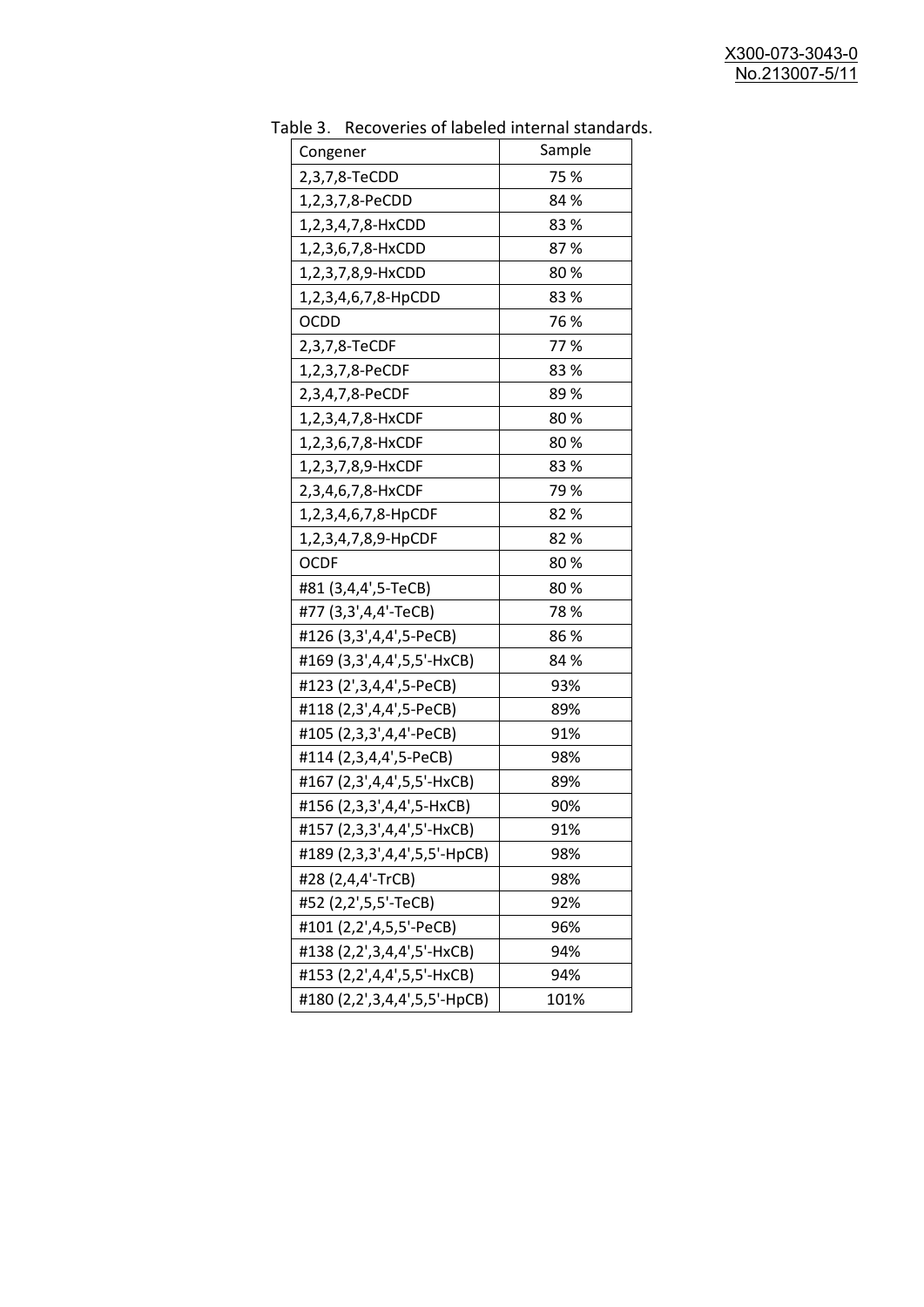#### **Compound View** Page 1

DqData : M:\Diok\DqData\2021\C1E120\BPX-078-1 Injection : C1E120001X

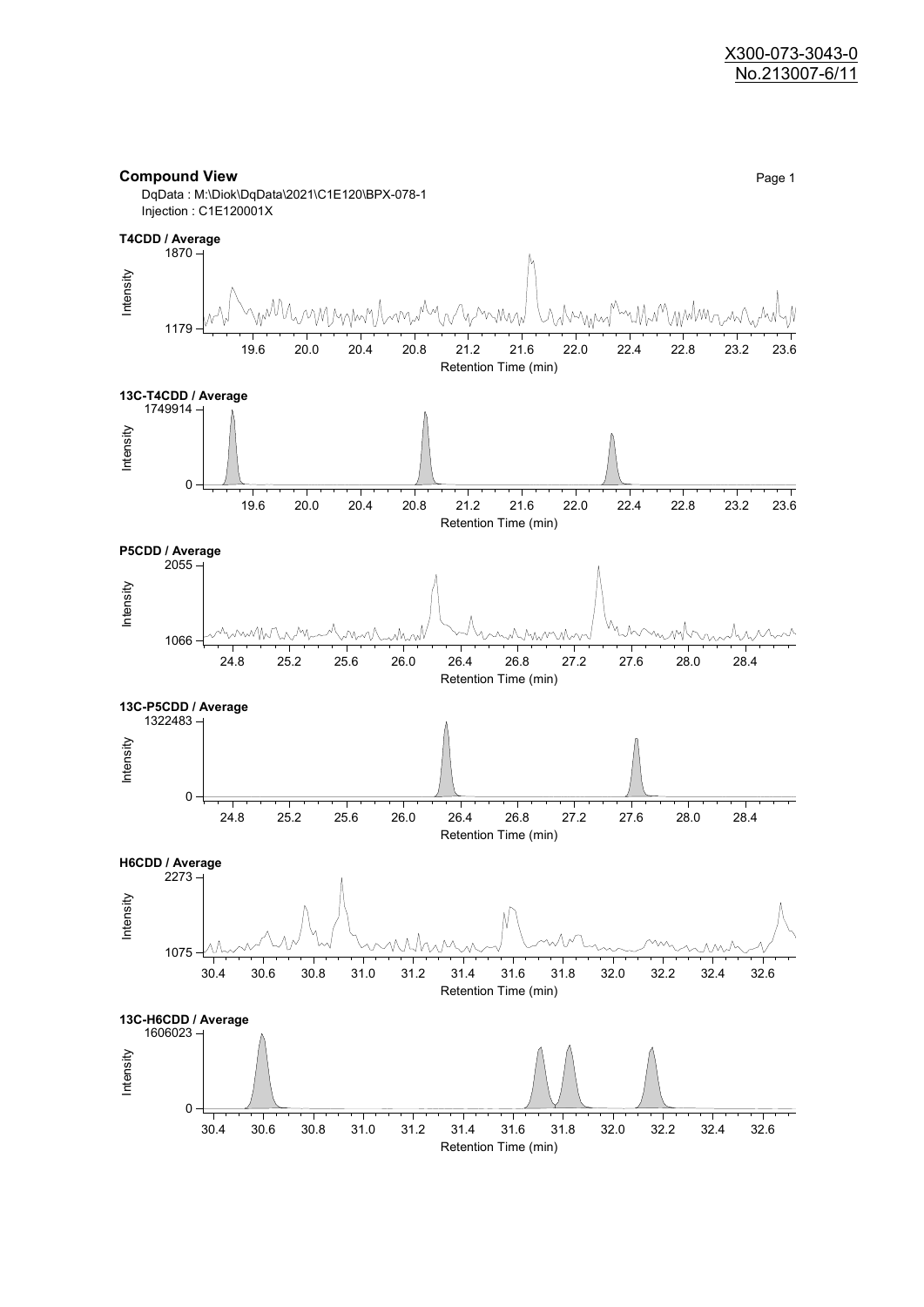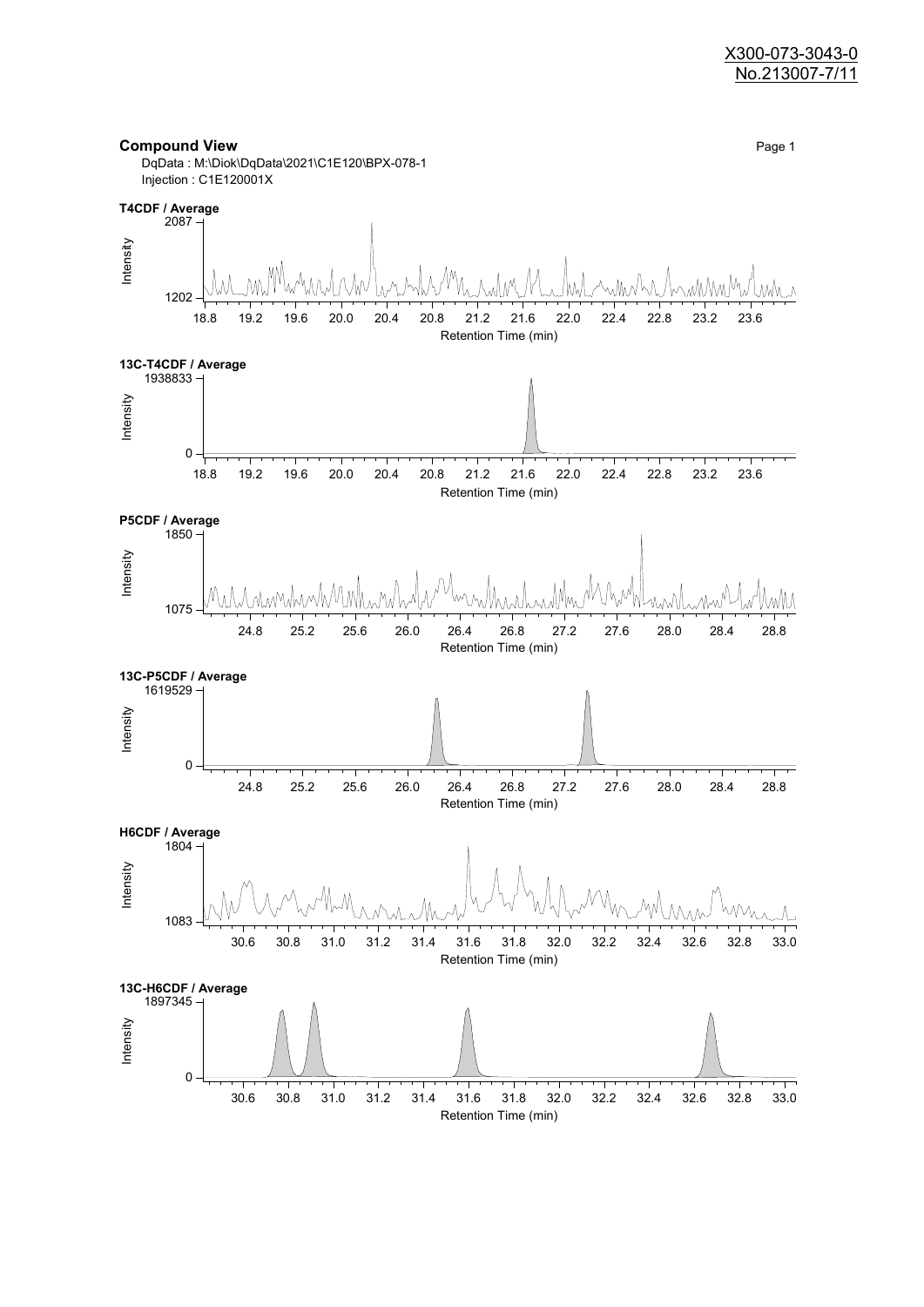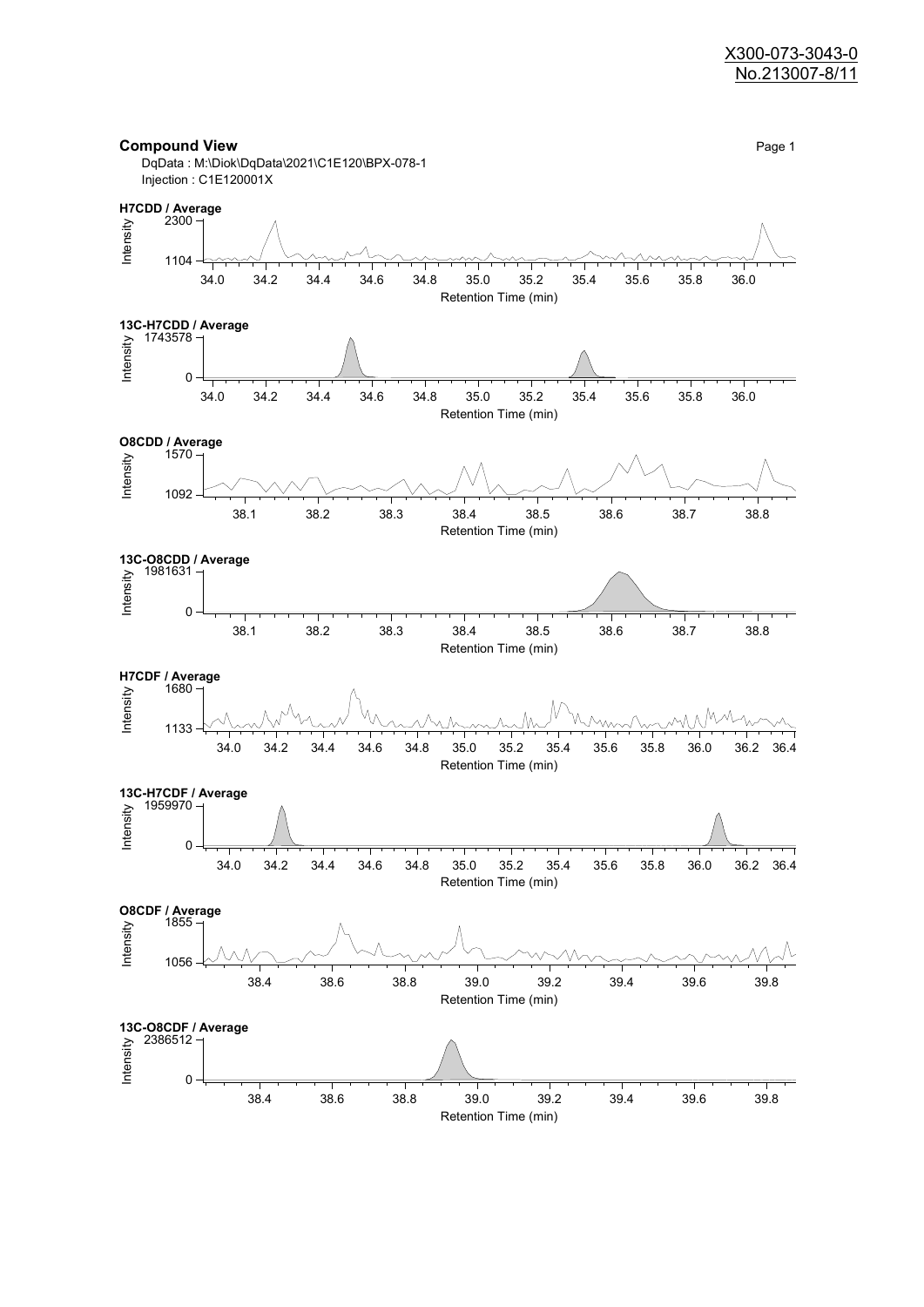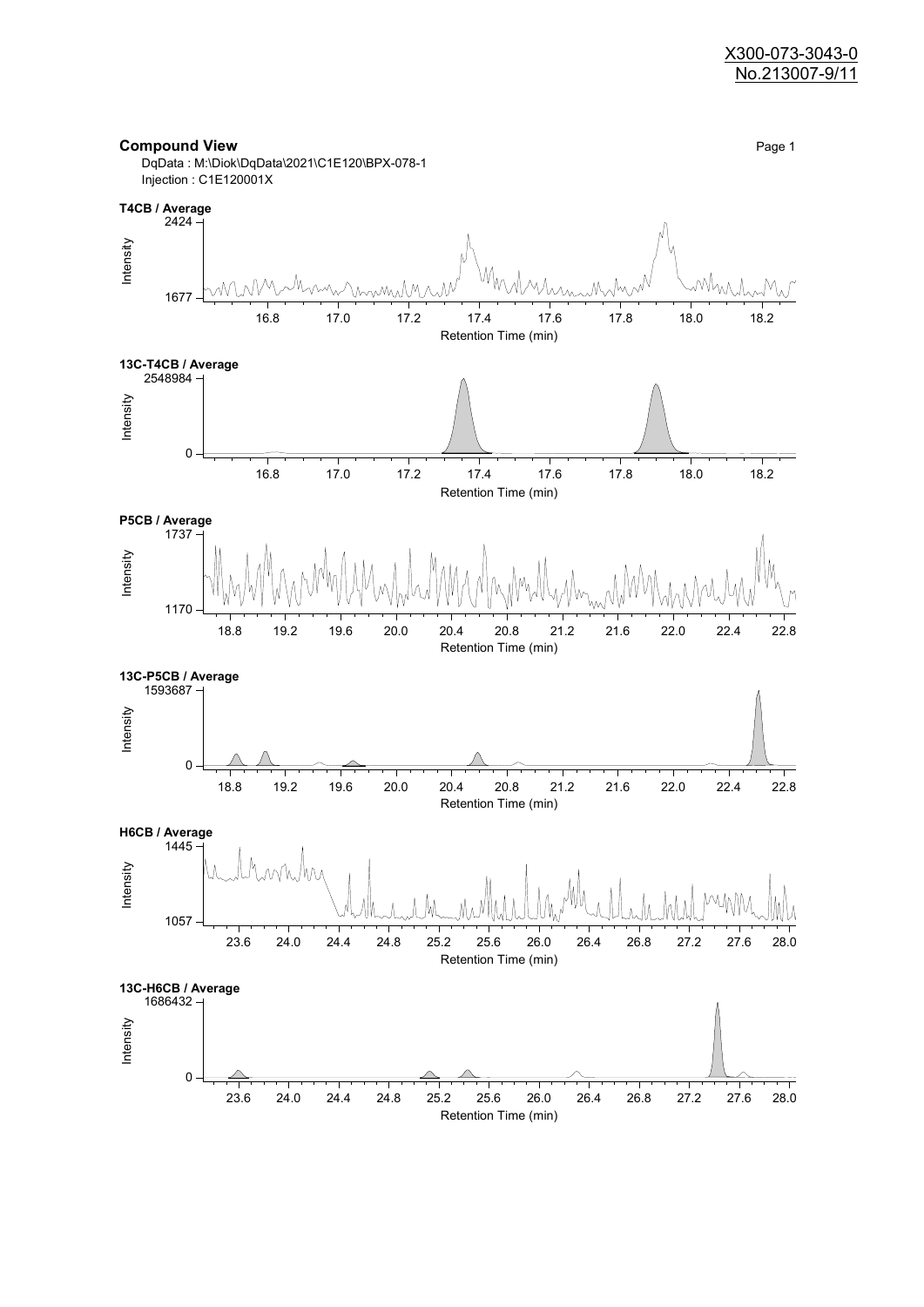